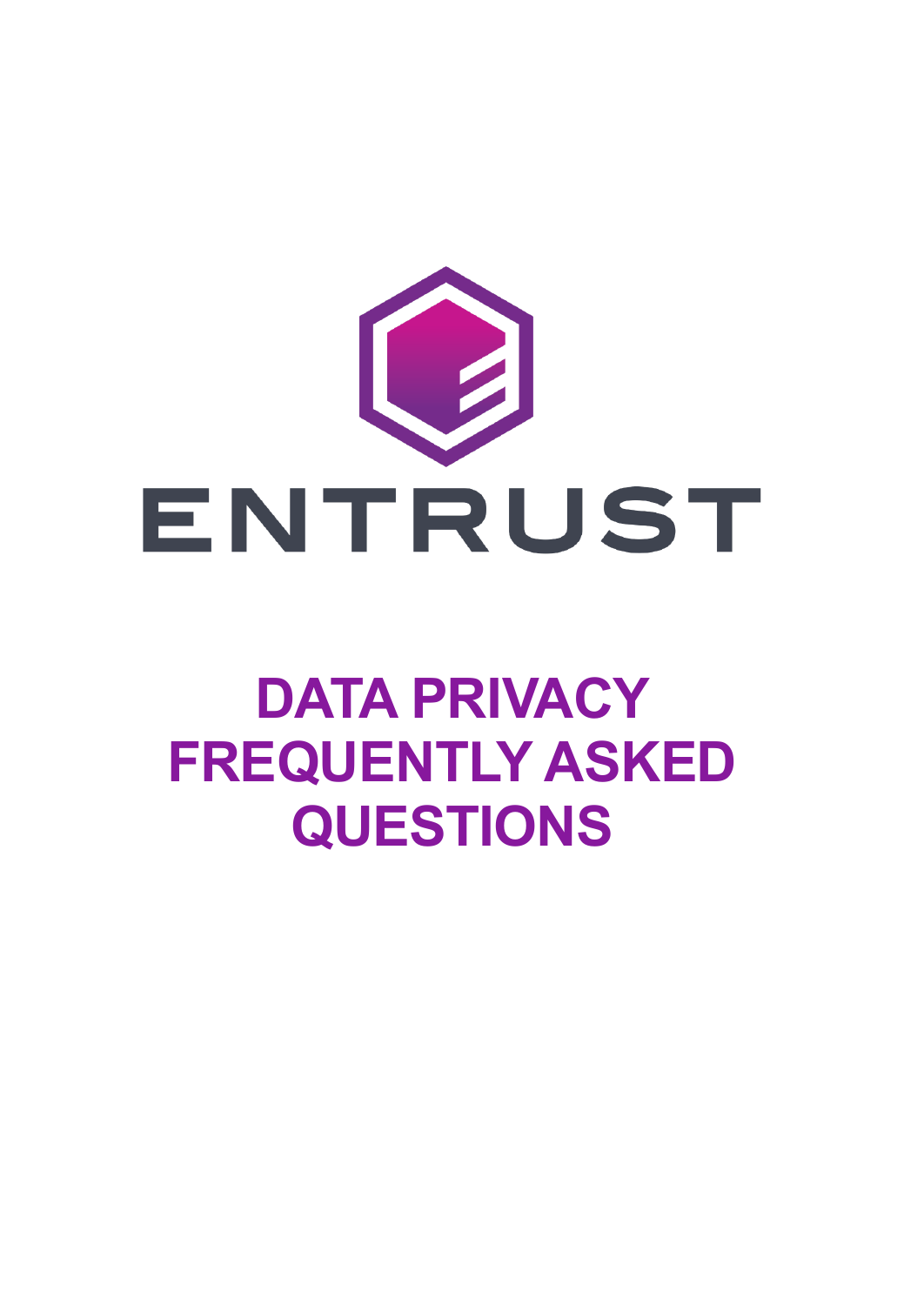

## **Contents**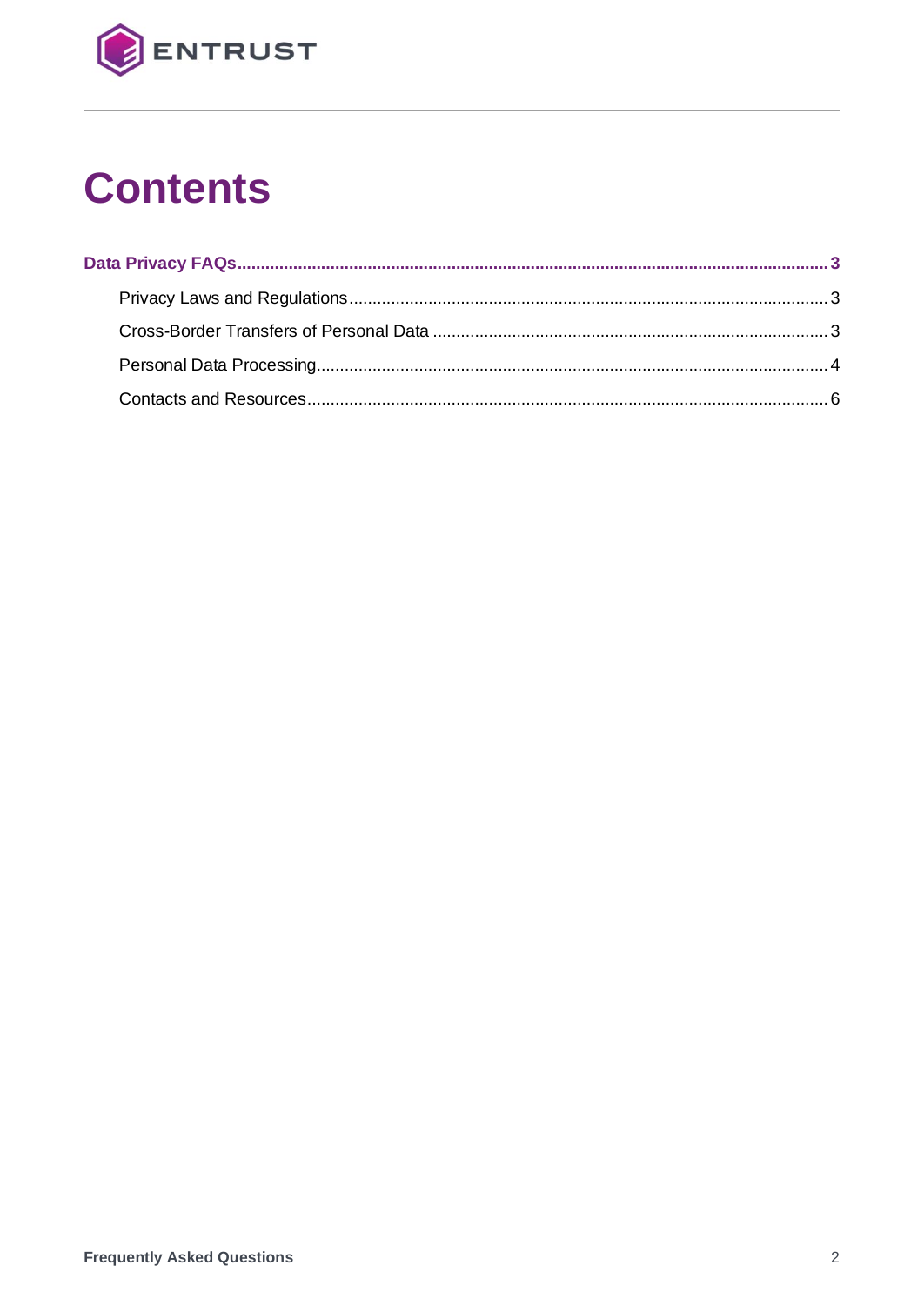

## <span id="page-2-0"></span>**Data Privacy FAQs**

**Last updated: August 13, 2021**

Please find below answers to commonly asked questions about Entrust's data privacy program. Additional information can be found under the [Data Privacy](https://www.entrust.com/legal-compliance/data-privacy/) tab in the [Legal & Compliance](https://www.entrust.com/legal-compliance/) section of [www.entrust.com.](http://www.entrust.com/)

## <span id="page-2-1"></span>**Privacy Laws and Regulations**

With global operations and customers located around the world, Entrust continually evaluates its program against current and emerging data privacy regulations. While we monitor all applicable global data privacy laws, Entrust's program is built around compliance with the EU General Data Protection Regulation (GDPR) to ensure we comply with the most stringent set of data privacy requirements regardless of where we are processing personal data. To comply with the GDPR and other applicable data privacy regulations, Entrust does the following:

- Oversees global company policies and notices around data protection;
- Completes impact assessments for higher risk personal data processing;
- Utilizes appropriate data transfer mechanisms for cross-border transfers of personal data;
- Regularly trains colleagues on data privacy requirements;
- Periodically conducts internal audits of data protection policies and procedures;
- Investigates, remediates and provides appropriate notice to data subjects and/or regulators in the event of a security incident;
- Holds sub-processors to the same data management, security, and privacy practices and standards to which Entrust holds itself;
- Responds to data subject access requests and assists customers in responding to these requests as needed;
- Ensures our products and services include adequate and appropriate technical safeguards and security controls;
- Incorporates data privacy considerations at the outset of product design and enhancement.

You can find more detail in our Global [Personal Data Protection Policy.](https://www.entrust.com/legal-compliance/data-privacy/)

#### **Are Entrust products compliant with HIPAA?**

To date, Entrust has only formally evaluated IDaaS against HIPAA requirements. This product may be used to process protected health information (PHI) (e.g., for use authenticating patients in patient portals). To enter into a BAA with Entrust for this particular use case, visit the [Data Privacy](https://www.entrust.com/legal-compliance/data-privacy/) page and select the "HIPAA-Covered Services" tab.

## <span id="page-2-2"></span>**Cross-Border Transfers of Personal Data**

**How does Entrust handle personal data transfers outside the European Economic Area (EEA)?**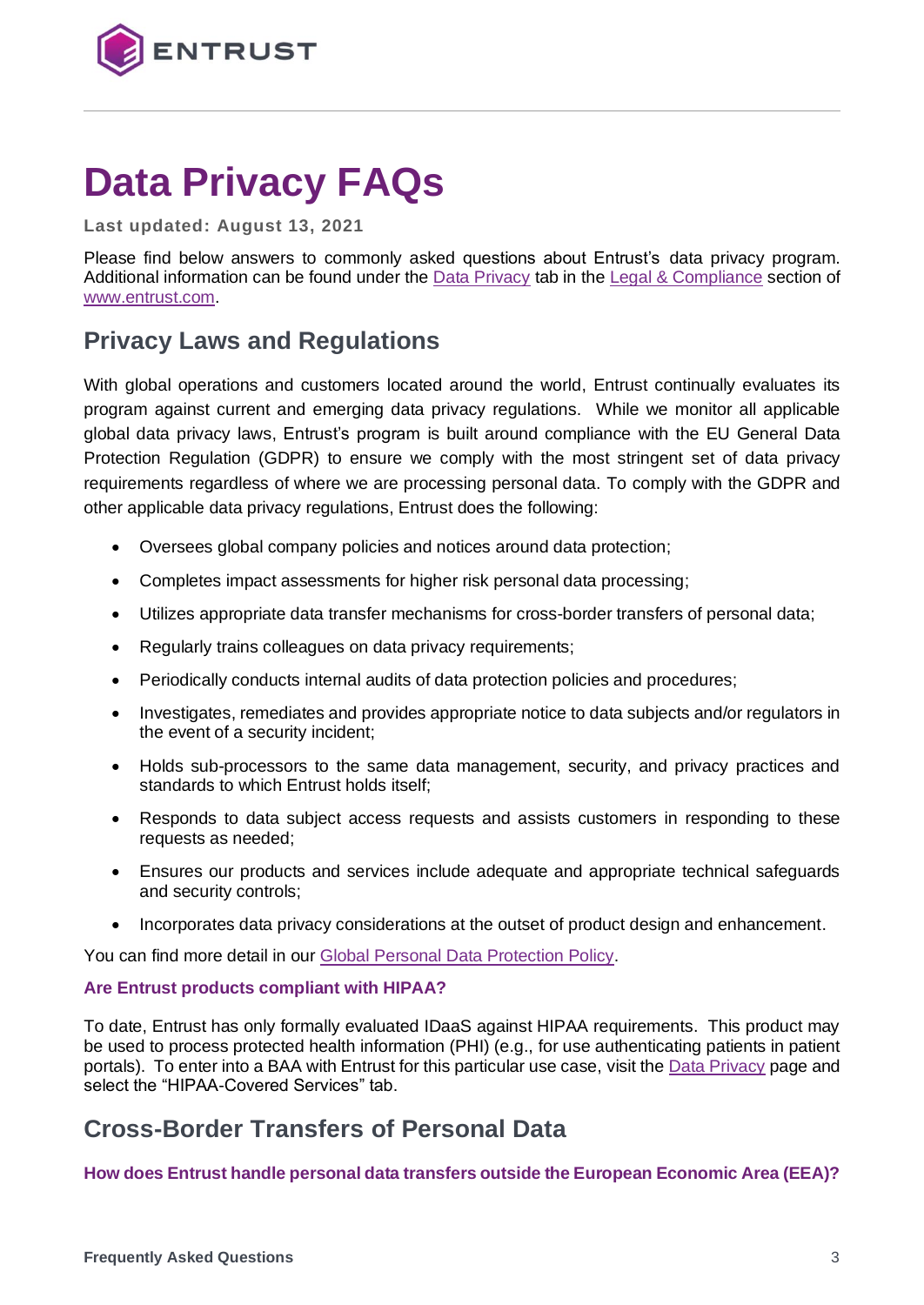

Under the GDPR, Entrust may transfer personal data to countries outside the EEA where there is an adequate level of protection in that country or where Entrust has put appropriate measures in place to ensure data protection. Companies within the Entrust group (i.e., all corporate entities and subsidiaries) must enter into Entrust's Intra-Group Data Transfer Agreement in order to ensure appropriate safeguards for the transfer of personal data outside the EEA, but within the Entrust group. Third party vendors who process personal data for or on behalf of Entrust (regardless of whether Entrust is acting as a data controller or data processor) must enter into a Data Processing Addendum (DPA) with Entrust to ensure appropriate safeguards for the transfer of personal data outside the EEA. The DPA contains language to ensure the third party has appropriate technical and organizational measures in place to comply with the GDPR and to ensure the protection of data subject rights and includes the most current version of the European Commission's standard contractual clauses (SCCs).

To access Entrust's standard DPA templates, visit the [Data Privacy](https://www.entrust.com/legal-compliance/data-privacy/) page and select the "Data Processing Agreements (DPAs)" tab.

#### **How has Entrust responded to the** *Schrems II* **ruling?**

On July 16, 2020, the Court of Justice of the European Union (CJEU) invalidated the EU-US Privacy Shield framework, but upheld the validity of the SCCs as a cross-border transfer mechanism for personal data leaving the EEA. While the SCCs remain valid, organizations that currently rely on them must consider whether, with regard to the nature of the personal data, the purpose and context of the processing, and the country of destination, there is an "adequate level of protection" for the personal data as required by European Union (EU) law. Where that is not the case, organizations should consider what additional safeguards may be implemented to ensure there is an "adequate level of protection.

Entrust has never relied on the EU-US Privacy Shield framework and has always relied on the SCCs to transfer personal data outside of the EEA. Our standard DPA templates include the most recent version of the SCCs which went into effect on June 27, 2021. Entrust is currently working on a resource for customers to assist them in performing a Transfer Risk Assessment (TRA) for personal data transfers to locations outside of the EEA and without an adequacy determination, a requirement under *Schrems II* and the new SCCs.

#### **How does Entrust respond to law enforcement requests for customer personal data?**

To date, Entrust has never received a request from law enforcement for customer personal data. While Entrust will comply with mandatory, legal requests for information, we are also committed to complying with data privacy laws. As such, we will take appropriate measures to ensure that affected customers are notified as soon as possible, and we will disclose the minimum amount necessary to satisfy the requirements of the order. For customers with specific information about the potential reach of U.S. law enforcement under FISA, E.O. 12.333 or the ECPA to their personal data processed by Entrust, please contact [privacy@entrust.com.](mailto:privacy@entrust.com)

### <span id="page-3-0"></span>**Personal Data Processing**

#### **Is Entrust a data processor or a data controller?**

Entrust acts as both a data processor and a data controller with respect to customer personal data. When customers use Entrust services and products that process customer personal data, Entrust acts as a data processor. When Entrust processes customer personal data and determines the purpose and means of processing with respect to that data (e.g., customer account information, customer service and support ticketing information) Entrust acts as a data controller.

#### **How do I know if Entrust processes my personal data?**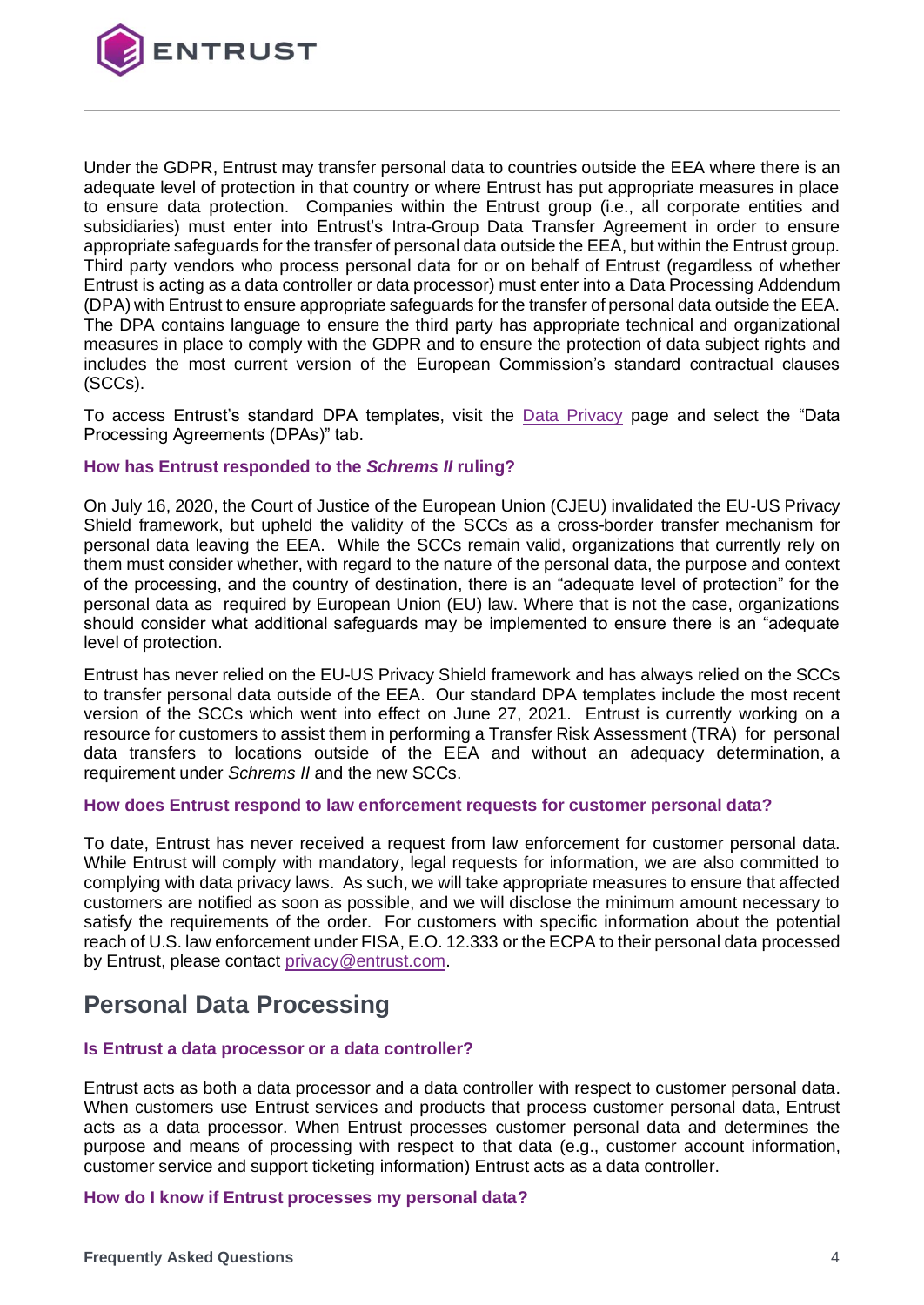

To review specifics related to navigation across our websites, please visit ou[r Web Privacy Statement.](https://www.entrust.com/legal-compliance/data-privacy/privacy-statement) To review specifics related to our products and services, please visit our [Product Privacy Notices.](https://www.entrust.com/legal-compliance/product-privacy)

#### **Does Entrust use any sub-processors to process my personal data?**

You can find an accurate and detailed list of Entrust's sub-processors broken down by product [here.](https://www.entrust.com/legal-compliance/data-privacy/sub-processors)

#### **How do I execute a DPA with Entrust?**

Entrust makes it simple for our customers, vendors, and partners to sign and submit our DPA by making available pre-signed DPAs through a [self-service platform](https://www.entrust.com/legal-compliance/data-privacy/) accessible by customers and vendors. We strongly recommend proceeding with our standard DPAs as they have been carefully crafted and reviewed by internal and external privacy counsel and are designed specifically to address Entrust's business. The deviations that we will be able to make to our standard DPAs are extremely limited; however, we hope that you will find our DPAs thoughtful, thorough, and fair.

The [Customer DPA](https://www.entrust.com/-/media/documentation/licensingandagreements/dpa---entrust-acting-as-processor.pdf?la=en&hash=B3733678A8A9C86DAA8936ECF44A48EF) is for engagements where Entrust will be acting as the data processor for a Customer purchasing, accessing, and/or licensing Entrust products or services.

The [Vendor DPA](https://www.entrust.com/-/media/documentation/licensingandagreements/dpa---entrust-acting-as-controller.pdf?la=en&hash=EB85BAABA949B94A5E61F5FD7FB4EB07) is for engagements where Entrust will be acting as the data controller and purchasing, accessing and/or licensing products or services from a third party who will act as a data processor.

#### **How does Entrust secure my personal data?**

When processing personal data, Entrust takes adequate measures to ensure personal data remains secure and protected against unauthorized or unlawful processing, accidental loss, destruction or damage. Entrust does this by maintaining an ISO 27001-certified security program.

ISO 27001 is one of the most widely recognized and internationally accepted information security standards. It identifies requirements for a comprehensive Information Security Management System (ISMS), and defines how organizations should manage and handle information in a secure manner, including appropriate security controls.

Our entire organization is certified to ISO 27001:2015. In order to achieve the certification, Entrust's compliance program was validated by an independent audit firm after demonstrating an ongoing and systematic approach to managing and protecting company and customer data. This certification guarantees that Entrust meets an exacting framework of policies and procedures that includes legal, physical and technical controls involved in the organization's risk management system.

To learn more about our ISO 27001 certification, please click [here.](https://www.entrust.com/legal-compliance/security)

Additionally, where Entrust engages third parties to process personal data on its behalf, such parties do so based on written instructions, are under a duty of confidentiality and are obligated to implement appropriate technical and organizational measures to protect personal data on par with the ISO 27001 requirements.

#### **How does Entrust ensure its employees have proper privacy education and training?**

Entrust provides colleagues with data privacy training at the time of onboarding and annually thereafter through online [Code of Ethics](https://www.entrust.com/legal-compliance/policies/ethics) and Information Security Awareness trainings. More targeted training and communication on data privacy topics is delivered as needed throughout the year. Entrust also maintains a robust data privacy page with resources and information available to all colleagues.

#### **How would Entrust respond to a data breach or security incident?**

Entrust makes every effort to ensure personal data remains protected; however, in the unlikely event of a security breach or security incident involving personal data, Entrust has a detailed security